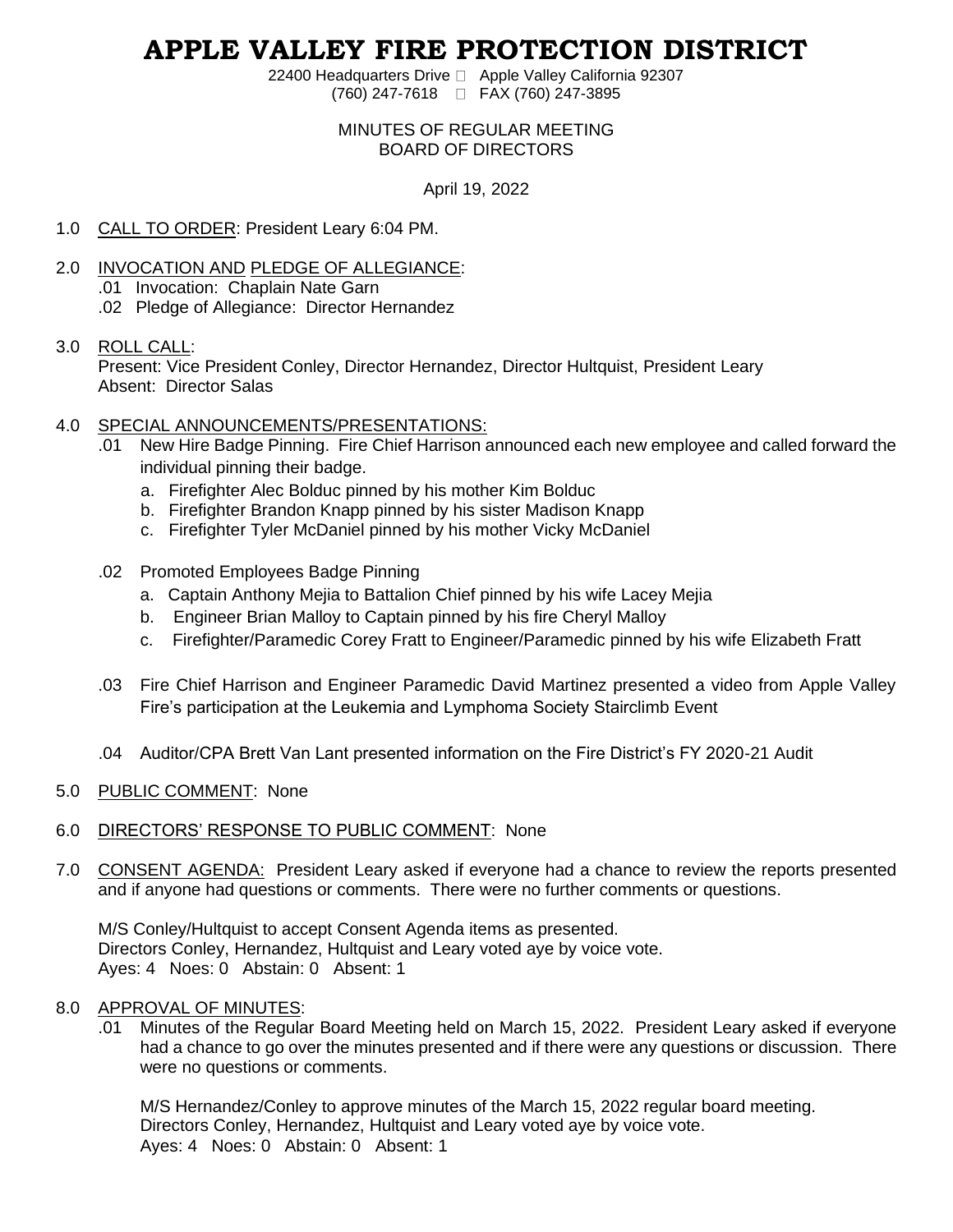9.0 CORRESPONDENCE: President Leary noted the thank you letter in the packet from Barstow City Council thanking the District for its support during the loss of Barstow Fire Protection District's Engineer David Spink

# 10.0 INFORMATION & DISCUSSION ITEMS: None

- .01 Information Only Items:
	- a. 2022/2023 Preliminary Budget Report. Chief Harrison gave an overview of how the budget process was going.
	- b. CONFIRE JPA Restructuring and Future Facility. Chief Harrison gave an short briefing on the decisions and upcoming changes with the CONFIRE JPA facility.
	- c. AMR and Ambulance Response Times. Chief Harrison updated the Board on the latest information regarding AMR and response times.
	- d. Employee Development. Chief Harrison noted the ongoing employee development at the Fire District.
	- e. Recruitment and Retention. Fire Chief Harrison noted the new hires and also the current testing and recruitment to fill vacant positions.
- .02 Discussion Items: None

## 11.0 BOARD COMMITTEE REPORTS:

- .01 Finance Committee. Director Hernandez noted that the Finance committee had met to discuss the in progress budget to include discussions about CIP funding for this and future budgets.
- 12.0 APPROVAL OF REPORTS: None.
- 13.0 PUBLIC HEARINGS: None
- 14.0 ACTION ITEMS:
	- .01 Resolution 22-005 Establishing the CPI Adjustment for FY 2022-2023 to the Special Tax Levy and Instructing the County Auditor/Controller to make said adjustment.

M/S Hultquist/Conley to Approve Resolution 22-005 Establishing the CPI Adjustment for FY 2022- 2023 to the Special Tax Levy and Instructing the County Auditor/Controller to make said adjustment Directors Conley, Hernandez, Hultquist and Leary voted aye by roll call vote. Ayes: 4 Noes: 0 Abstain: 0 Absent: 1

.02 Resolution 22-006 Requesting Temporary Transfer of Funds from the San Bernardino County Auditor-Controller/Treasurer/Tax Collector.

M/S Conley/Hernandez to Approve Resolution 22-006 Requesting Temporary Transfer of Funds from the San Bernardino County Auditor-Controller/Treasurer/Tax Collector Ayes: 4 Noes: 0 Abstain: 0 Absent: 1

.03 Resolution 22-007 Allocating Unassigned Fund Balance for One Time Premium Pay for COVID-19 Essential Workers.

M/S Hernandez/Hultquist to Approve Resolution 22-007 Allocating Unassigned Fund Balance for One Time Premium Pay for COVID-19 Essential Workers Ayes: 4 Noes: 0 Abstain: 0 Absent: 1

.04 FY 2020-2021 Audited Financial Statements presented for Board Approval

M/S Conley/Leary to Approve Audited Financial Statements as presented